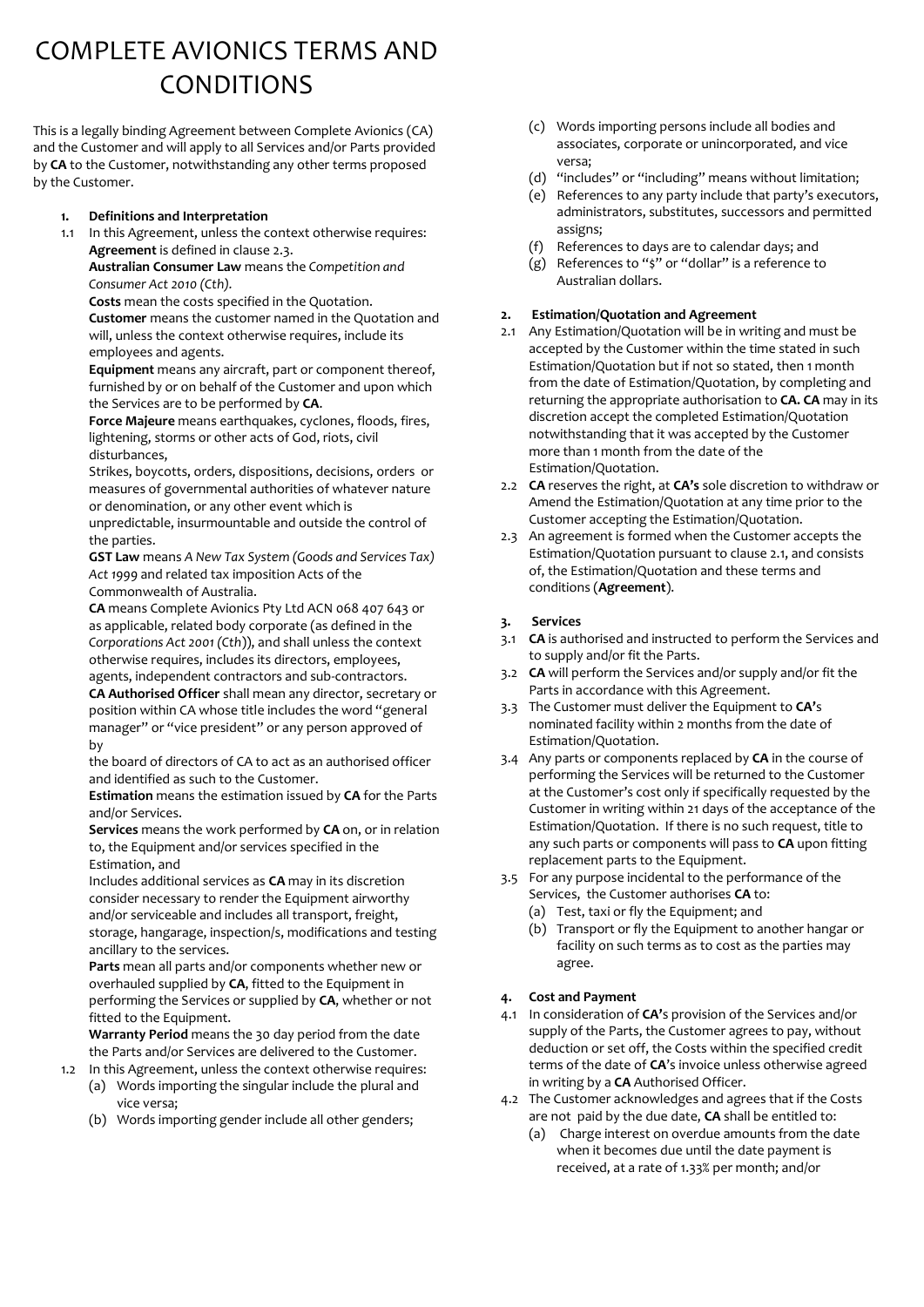- (b) Stop supply and/or cease to perform any services immediately under the Agreement in which event, **CA** will incur no liability to the Customer, and the Customer releases **CA** from any obligation to pay liquidated damages and/or milestone penalties that would otherwise apply; and/or
- (c) Exercise a lien over the Equipment until all outstanding costs owing on any account whatsoever, are paid in full; and/or
- (d) Recover from the Customer all costs and legal costs (including Solicitor's costs on a full indemnity basis) which **CA** may incur should **CA** take any steps to recover any money owing to **CA** pursuant to this Agreement or to enforce its rights pursuant to this Agreement.
- 4.3 All amounts payable under this Agreement are expressed on a GST exclusive basis. If GST is payable in relation to a Taxable Supply, the amount payable for that Taxable Supply is the amount for that Taxable Supply specified in this Agreement plus GST. The parties must provide each other with all documentation required to claim any Input Tax Credit, set off, rebate or refund for or in relation to any GST included in any payment made under this Contract. In this clause 4.3, the terms "GST", "Taxable Supply", "Input Tax Credit" and "Tax Invoice" have the meaning given in the GST law.

# **5. Title and Risk**

5.1 Title in all Parts supplied by **CA** (whether fitted to the equipment

or not) remains with **CA** and no legal or equitable interest or property in any Parts supplied by **CA** will pass to the customer, until the Costs and all other amounts owing by the Customer to **CA** on any account whatsoever have been paid and there is no money owing by the Customer to **CA** for any other Parts delivered by **CA**, or on any account whatsoever.

- 5.2 Where **CA** has supplied Parts to the Customer and the delivery to the Customer has taken place, the Customer will hold the Parts in a fiduciary capacity as the bailee for and on behalf of **CA**. The Customer will store the part separately from other goods owned by the Customer and shall identify them as Parts owned by **CA**. If the Parts (or any part of them) have been sold by the Customer prior to all monies due to **CA** having been paid, then the proceeds of the sale of the Parts (or any part of them) will be the property of **CA** and shall be held on a fiduciary basis and retained in a separate account payable to CA on demand.
- 5.3 The risk in the Parts will pass to the Customer on dispatch from **CA'**s facility.
- 5.4 Title in the Equipment (but not the Parts) remains with the Customer at all times. The Equipment shall at all times, while in the care, custody and control of **CA**, be at the risk of the Customer.

#### **6. Personal Property Securities Act 2009 ("PPSA")**

- 6.1 For the purposes of this clause 6, the terms 'financing statement', 'financing change statement', 'security agreement' and 'security interest' have the meanings set out in the PPSA.
- 6.2 The Customer acknowledges and agrees that:
	- (a) These terms and conditions constitute a security agreement for the purposes of the PPSA; and
	- (b) A security interest is taken in all parts previously supplied by **CA** to the customer (if any) and all parts that will be supplied in the future by **CA** to the Customer;
	- (c) The security interest granted by the customer to **CA**  pursuant to these terms and conditions constitute a

purchase money security interest as defined in section 14 of the PPSA.

- 6.3 The Customer agrees to do anything (including obtaining consent, signing or producing any further documents, and/or providing any further information) which **CA** asks and considers necessary for the purpose of:
	- (a) ensuring that the security interest is enforceable, perfected and otherwise effective; and/or
	- (b) enabling **CA** to apply for any registration, complete any financing statement, financing change statement or give any notification, in connection with the security interest; and/or
	- (c) enabling **CA** to exercise rights in connection with the security interest.
- 6.4 Everything that **CA** is required to do under this clause 6 is at the Customer's expense.
- 6.5 The customer waives any rights it may have:
	- (a) To receive notices under sections 95, 118, 121 $(4)$ , 130 132(d), 132(4), 134(1) and 135 of the PPSA;
	- (b) Under sections  $137(2)$ , 142 and 143 of the PPSA; and
	- (c) To receive notice of the verification statement under section 157(1)(a).
- 6.6 The parties agree that sections 96 and 117 of the PPSA do not apply to these terms and conditions.
- 6.7 The Customer agrees that where **CA** has rights in addition to those Under the PPSA, those rights will continue to apply.
- 6.8 The Customer acknowledges that it has received value as at the date the parts were supplied by **CA** or the date the parts are fitted and there is no agreement to postpone the time for the attachment of the security interest (as defined in the PPSA) granted to **CA** pursuant to the Agreement.
- 6.9 To the extent permitted by law, this clause will survive the termination of any agreement between **CA** and the customer.

# **7. Confidentiality**

The terms of this Agreement and all information which is made available to or obtained by Customer from or in connection with this Agreement and which is not a matter of public knowledge or lawfully available from any other source will be and will remain confidential and will not, without the prior written consent of **CA**, be disclosed to any third person other than as may be required by law.

## **8. Delivery and Storage**

- 8.1 **CA** is not obliged to make available for collection by the customer any parts and/or equipment until such time as the customer has made payment to **CA** in full of all costs and any other amount owing by the customer to **CA** pursuant to the Agreement.
- 8.2 If the customer requests **CA** to deliver the parts and equipment, **CA** will not be liable for any loss, damage, delay or non-delivery of the parts and equipment after such parts and equipment leave **CA**'s facility whether or not they are delivered by **CA**, its agents or employees, however caused.
- 8.3 If the parts and equipment are not collected following notification pursuant to clause 8.1, **CA** may charge reasonable hangarage or storage charges from the date of such notification until collection. **CA** reserves the right to terminate any storage or hangarage arrangement upon the giving of 2 days' notice to the customer.
- 8.4 The customer assumes responsibility for all costs of cartage, freight and insurance of parts and equipment from **CA'**s facilities including the charges of **CA**.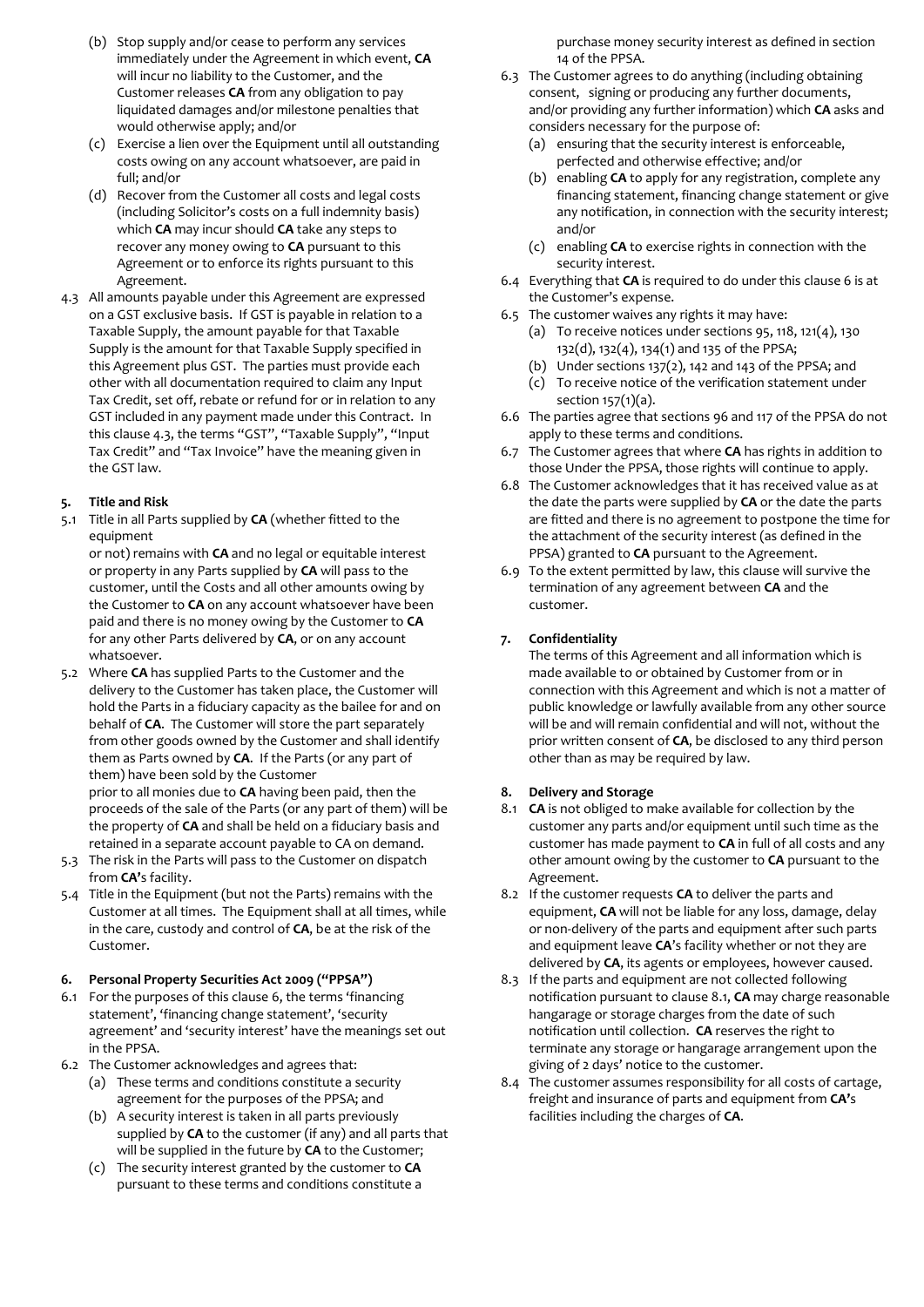## **9. Acceptance**

- 9.1 Acceptance of the parts and equipment by the customer will be deemed to have occurred upon delivery in accordance with clause 8.2.
- 9.2 If upon inspection the customer finds any of the Services and/or Parts are not in conformity with this Agreement, it may within 14 days after delivery of the services and/or parts, acting reasonably:
	- (a) Reject the services and/or parts that are defective by notifying **CA** in writing, accompanied by evidence of the alleged defect; and/or
	- (b) For a "major failure" (as defined under Australian Consumer Law): (i) request a refund for the reduced value of the services and/or parts: or(ii) request **CA** to refund or replace the defective services and/or parts no additional charge to the customer ; or
	- (c) For a "non-major failure" (as defined under Australian Consumer Law), request **CA** to repair the defective services and/or parts (or pay the cost of such repair).
- 9.3 The Customer must at all times follow **CA'**s instructions and procedures in respect of the disposition and return of any parts or equipment the subject of any claim pursuant to clause 9.2.

# **10. Intellectual Property**

Any intellectual property rights in, or relating to, the parts or the services remain in or vest upon its creation, as applicable, in **CA** (or where relevant, third parties) unless otherwise agreed in writing by a **CA** Authorised Officer. For the avoidance of doubt, this clause 10 does not derogate from any existing intellectual property right the customer may have prior to the commencement of the services.

## **11. Warranties**

- 11.1 The customer warrants to **CA** that, if the customer is not the owner of the equipment, the customer has the approval and consent of the owner as its agent to authorise both the performance of the services and the fitting of the parts, and agrees to accept liability for the payment of the services provided and/or parts supplied under this Agreement.
- 11.2 **CA** warrants that the parts will be of an acceptable quality.
- 11.3 **CA** will perform the Services with due skill and care.
- 11.4 The warranties provided under this clause 11 will not be honoured where:
	- (a) Any failure to conform is not notified to **CA** in writing within 14 days following supply of the parts or completion of the services
	- (b) The defect in material or fault in manufacture of the parts is not notified to **CA** in writing within the Warranty Period:
	- (c) The customer causes them to become of unacceptable quality or fails to prevent them from becoming of unacceptable quality they are damaged by abnormal use;
	- (d) The customer before acquiring the parts examines them and that examination ought reasonably to have revealed that the parts were not of acceptable quality;
	- (e) The parts are used, other than for the purpose stated in this agreement;
	- (f) The parts are altered or modified without **CA'**s prior approval; and
	- (g) The parts are serviced other than by **CA'**s authorised personnel.
- 11.5 The customer is responsible for the cost of all transport charges in respect of the return of any parts and/or equipment the subject of any claim pursuant to this clause 11 and the supply by **CA** of any substitute parts.

11.6 These warranties are in addition to other rights and remedies that are available to the customer at law. The parts come with guarantees and/or warranties from the manufacturer that cannot be excluded under the Australian Consumer Law.

#### **12. Indemnity and Liability**

- 12.1 The customer agrees to save, indemnify, defend and hold harmless **CA** against any action, claim, proceeding, demand, damages, cost, expense liability or loss (including costs on a solicitor/client basis), which **CA** may suffer or incur arising out of or in connection with this Agreement.
- 12.2 Notwithstanding any other clause in this Agreement, **CA**'s total Liability in connection with this Agreement, whether based upon warranty, contract, statute, tort (including negligence) or otherwise,
	- (a) Is limited at **CA**'s option to one of the following: (1) In the case of the supply of parts:
		- (A) The replacement, repair or refund of the parts or the supply of equivalent parts: or
		- (B) The cost of replacing or repairing the parts;
		- (2) In the case of the supply of services: (A) The supplying of the services again; or (B) The cost of supplying the services again
	- (b) But will not exceed the fees paid by the customer to **CA** in respect of the particular parts or services from which the claim arose, and the customer will to the fullest extent permitted by law save, indemnify, defend and hold harmless **CA** from any claim or liability exceeding this amount, regardless of cause.
- 12.3 **CA** is not responsible to the Customer or any other party for any loss of revenue and profit, loss of anticipated revenue and profit, loss of business opportunity, loss of reputation, loss of goodwill, direct, indirect, consequential or inconsequential injury, loss or damage whatsoever by reason of any delay in delivery, deterioration, deficiency or other fault or harm in the parts and/or services provided by or on behalf of or in any arrangement with CA and whether or not due to the negligence of **CA**, its servants or agents.

## **13. Force Majeure**

- 13.1 If **CA** is prevented or hindered or delayed in performing its duties under this Agreement as a direct result of Force Majeure, such non-performance will not be considered a breach of this Agreement for the duration of the Force Majeure. In the case of Force Majeure, the parties will:
	- (a) Use their best efforts to remedy the situation to the extent possible; and
	- (b) Extend any timeframes specified in the quotation or this agreement to accommodate the delay.
- 13.2 **CA** will be entitled to deliver, and the customer must take and pay such part of the parts and/or services as can be delivered, while Force Majeure event exists.

## **14. Termination**

- 14.1 **CA** may terminate this agreement:
	- (a) Immediately on written notice if the customer is in default of this agreement and the default is not remedied within 14 days of receiving written notice to remedy the default: or
	- (b) Immediately on written notice if the customer becomes bankrupt, is ordered to wind up, passes into liquidation or administration or has a receiver, manager or administrator appointed.
- 14.2 Upon termination of this contract in accordance with clauses 14.1(a) and 14.1(b), the customer must pay **CA** all amounts owing to **CA** up to the date of termination of this agreement, including reasonable costs incurred by **CA** as a result of the